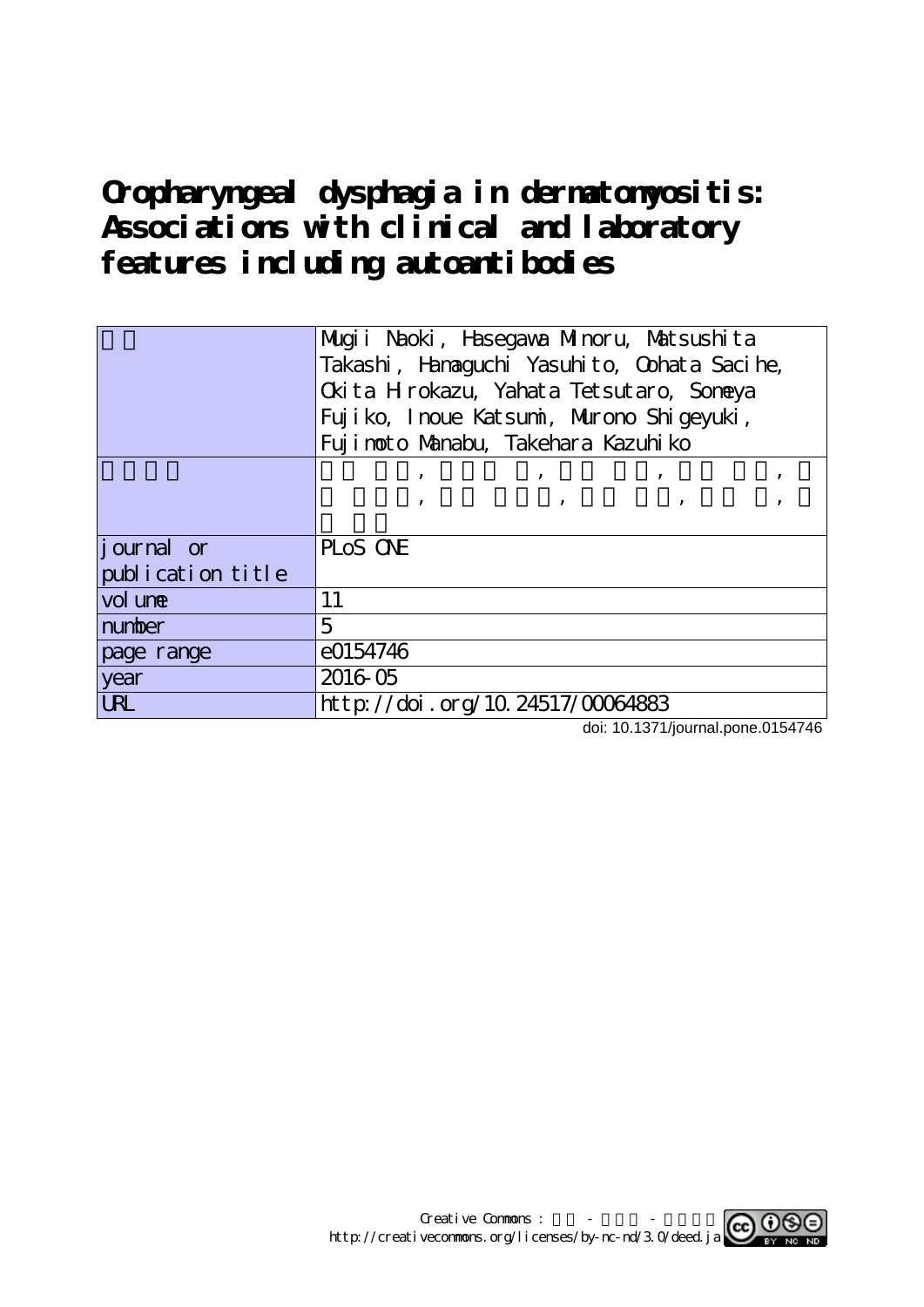

# **G** OPEN ACCESS

Citation: Mugii N, Hasegawa M, Matsushita T, Hamaguchi Y, Oohata S, Okita H, et al. (2016) Oropharyngeal Dysphagia in Dermatomyositis: Associations with Clinical and Laboratory Features Including Autoantibodies. PLoS ONE 11(5): e0154746. doi:10.1371/journal.pone.0154746

Editor: Masataka Kuwana, Nippon Medical School Graduate School of Medicine, JAPAN

Received: March 8, 2016

Accepted: April 18, 2016

Published: May 11, 2016

Copyright: © 2016 Mugii et al. This is an open access article distributed under the terms of the [Creative Commons Attribution License,](http://creativecommons.org/licenses/by/4.0/) which permits unrestricted use, distribution, and reproduction in any medium, provided the original author and source are credited.

Data Availability Statement: Files containing voice samples may compromise the privacy of study participants and may not be shared publicly. These files are available upon request to the authors. All other relevant data are within the paper and its Supporting Information files.

Funding: This work was supported by funds for research on intractable diseases from the Ministry of Health, Labor, and Welfare of Japan (NM, MH, MF, KT). The funders had no role in study design, data collection and analysis, decision to publish, or preparation of the manuscript.

RESEARCH ARTICLE

# Oropharyngeal Dysphagia in Dermatomyositis: Associations with Clinical and Laboratory Features Including Autoantibodies

Naoki Mugii<sup>1</sup>, Minoru Hasegawa<sup>2</sup>\*, Takashi Matsushita<sup>3</sup>, Yasuhito Hamaguchi<sup>3</sup>, Sacihe Oohata<sup>1</sup>, Hirokazu Okita<sup>1</sup>, Tetsutarou Yahata<sup>1</sup>, Fujiko Someya<sup>4</sup>, Katsumi Inoue<sup>4</sup>, Shigeyuki Murono<sup>5</sup>, Manabu Fujimoto<sup>6</sup>, Kazuhiko Takehara<sup>3</sup>

1 Department of Rehabilitation, Kanazawa University Hospital, Kanazawa, Ishikawa, Japan, 2 Department of Dermatology, Division of Medicine, Faculty of Medical Sciences, University of Fukui, Yoshida-gun, Fukui, Japan, 3 Department of Dermatology, Faculty of Medicine, Institute of Medical, Pharmaceutical and Health Sciences, Kanazawa University, Kanazawa, Ishikawa, Japan, 4 Division of Rehabilitation Science, Faculty of Medicine, Institute of Medical, Pharmaceutical and Health Sciences, Kanazawa University, Kanazawa, Ishikawa, Japan, 5 Department of Otorhinolaryngology/Head and Neck Surgery, Faculty of Medicine, Institute of Medical, Pharmaceutical and Health Sciences, Kanazawa University, Kanazawa, Ishikawa, Japan, 6 Department of Dermatology, Faculty of Medicine, University of Tsukuba, Tsukuba, Ibaraki, Japan

\* minoruha@u-fukui.ac.jp

# Abstract

## **Objective**

Dysphagia develops with low frequency in patients with dermatomyositis. Our objective was to determine the clinical and laboratory features that can estimate the development of dysphagia in dermatomyositis.

## Methods

This study included 92 Japanese patients with adult-onset dermatomyositis. The associations between dysphagia and clinical and laboratory features including disease-specific autoantibodies determined by immunoprecipitation assays were analyzed.

#### **Results**

Videofluoroscopy swallow study (VFSS) was performed for all patients with clinical dysphagia ( $n = 13$ , 14.1%) but not for patients without clinical dysphagia. Typical findings of dysphagia (pharyngeal pooling,  $n = 11$  and/or nasal regurgitation,  $n = 4$ ) was detected by VFSS in all patients with clinical dysphagia. Eleven patients with dysphagia (84.6%) had anti-transcription intermediary factor 1γ (TIF-1γ) antibody. By univariate analysis, the average age and the male to female ratio, internal malignancy, and anti-TIF-1γ antibody were significantly higher and the frequency of interstitial lung diseases and manual muscle testing (MMT) scores of sternomastoid and dertoid muscles were significantly lower in patients with dysphagia than in patients without dysphagia. Among patients with anti-TIF-1γ antibody,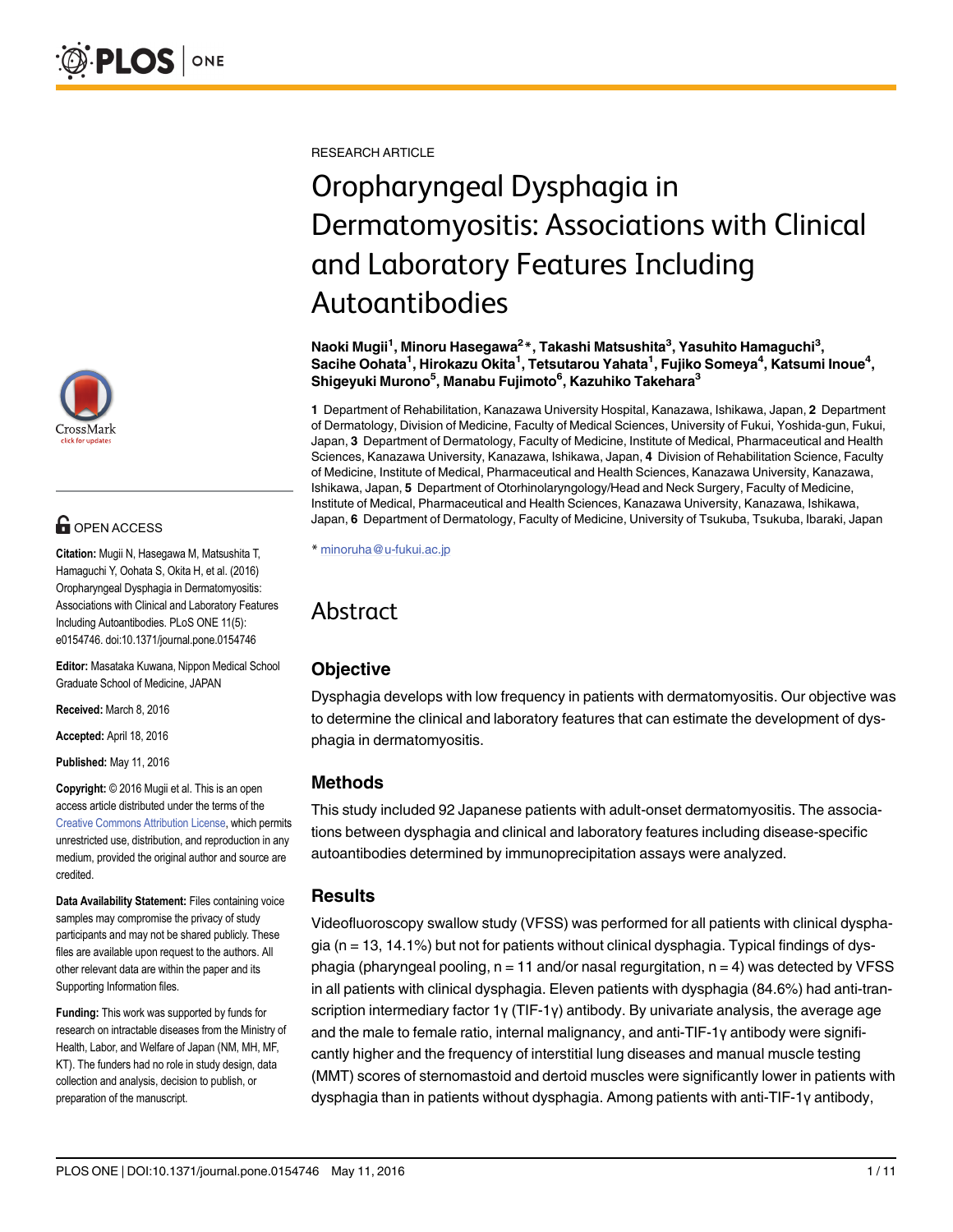<span id="page-2-0"></span>

Competing Interests: The authors have declared that no competing interests exist.

the mean age, the ratios of male to female and internal malignancy were significantly higher and mean MMT scores of sternomastoid muscle were significantly lower in patients with dysphagia compared with patients without dysphagia. By multivariable analysis, the risk of dysphagia was strongly associated with the existence of internal malignancy and ant-TIF-1γ antibody and was also associated with reduced scores of manual muscle test of sternomastoid muscle. Dysphagia was markedly improved after the treatment against myositis in all 13 patients.

#### Conclusion

These findings indicate that dysphagia can develop frequently in patients with internal malignancy, anti-TIF-1γ antibody, or severe muscle weakness of sternomastoid muscle.

#### Introduction

Polymyositis (PM) and dermatomyositis (DM) are autoimmune connective tissue diseases characterized by symmetric proximal myositis. PM and DM are similar diseases, but DM can be distinguished from PM via the presence of specific skin lesion such as heliotrope rash or Gottron's papule/sign. Clinical manifestations of DM are heterogeneous and interstitial pneumonia and internal malignancy affect the prognosis.

Dysphagia has been reported to develop in 10 to 73% of patients with inflammatory myopathy during the clinical course, especially in inclusion body myositis  $[1-3]$  $[1-3]$  $[1-3]$  $[1-3]$  $[1-3]$ . The dysphagia in this disease primarily affects the skeletal muscle-activated oropharyngeal phase of swallowing. This may occur due to weakness of oropharyngeal, laryngeal, and esophageal musculature. Recognition of dysphagia is important, since dysphagia is associated with various clinical features such as nasal speech, hoarseness, regurgitation, nutritious deficits, aspiration pneumonia, impaired quality of life, and poor prognosis. It has been reported that dysphagia involvement is more frequent in patients with internal malignancy among patients with  $DM [4, 5]$  $DM [4, 5]$  $DM [4, 5]$  $DM [4, 5]$ .

Recent studies demonstrated that myositis-specific autoantibodies are associated with specific clinical phenotype  $[6]$  $[6]$ . Among them, antibodies against a 155-kd protein (anti-p155 Ab) and a 155/140-kd doublet (anti-155/140 Ab) have shown a significant association with malignancy in adult patients with DM [ $Z$ – $9$ ]. Transcription intermediary factor 1γ (TIF-1γ) and TIF-1 $\alpha/\gamma$  have been considered to be the autoantigen target of these Abs, respectively [\[10\]](#page-11-0). A patient with DM who was positive for anti-TIF-1γ Ab had 27-fold higher odds of having malignancy compared with a patient who was negative for the Abs  $[11]$  $[11]$ . On the other hand, pulmonary involvement is frequently seen in patients with anti-aminoacyl transfer RNA synthetase (ARS) Abs [[12\]](#page-11-0) or anti-melanoma differentiation-associated protein 5 (MDA-5) Ab [[13](#page-11-0), [14](#page-11-0)]. DM patients with anti-Mi-2 Abs typically do not have interstitial lung disease (ILD) or internal malignancy and have a good prognosis [\[15\]](#page-11-0). However, the association between autoantibodies and the involvement of dysphagia remains unclear. Furthermore, to our best knowledge, almost no studies have analyzed the associated clinical or laboratory features focused on dysphagia in DM.

In this study, we assessed the association between the oropharyngeal involvement and clinical or laboratory features including recently identified autoantibodies.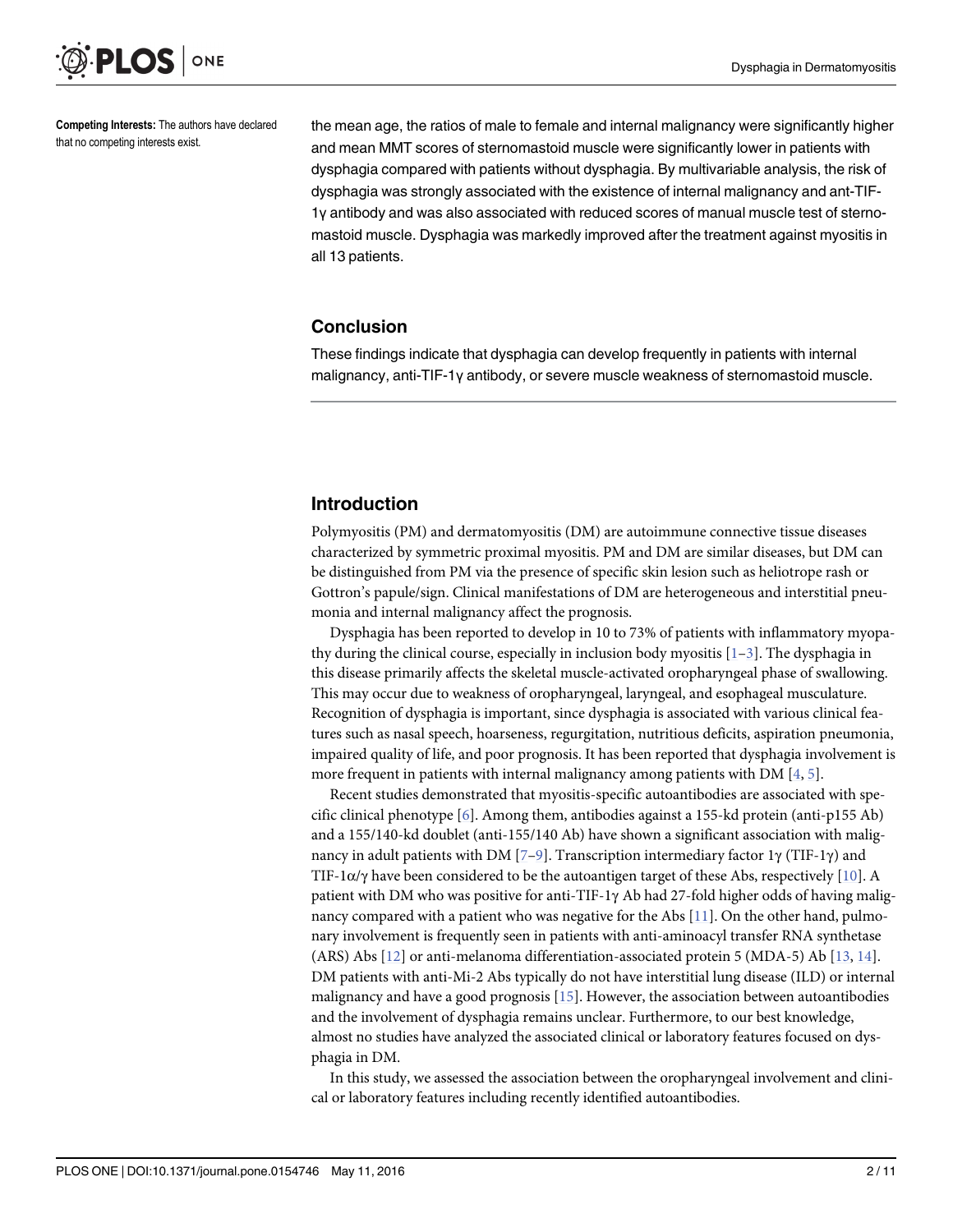# <span id="page-3-0"></span>Materials and Methods

#### **Patients**

Ninety-two Japanese patients with DM (72 females and 20 males; age (mean  $\pm$  SD), 54.9  $\pm$  16.2 years) who visited Kanazawa University Hospital between January, 2004 and December, 2015 were included in this study. Eighty patients fulfilled the criteria of Bohan and Peter  $[16, 17]$  $[16, 17]$  $[16, 17]$ , while the remaining 12 did not fulfil the criteria, but fulfilled Sontheimer's criteria [[18](#page-11-0)], due to the absence of clinical muscle symptoms and presence of subsistent clinical skin eruptions. Mean disease duration was  $9.7 \pm 14.9$  months. At the time of evaluation, no patients were receiving oral prednisolone therapy and other immunosuppressive drugs.

## Clinical assessment

Complete medical histories, physical examinations, and laboratory tests were conducted for all patients during the first visit, with limited evaluations during follow-up visits. The objective symptoms of pharyngeal pooling, nasal regurgitation, and nasal speech were evaluated by otorhinolaryngologists and speech therapists. The patients were diagnosed as having ILD according to the results of chest radiography, chest computed tomography, and pulmonary function testing. Serum Krebs von den Lungen-6 (KL-6) levels as a serum marker of ILD were determined by ELISA as described previously  $[19]$  $[19]$  $[19]$ . Presence of internal malignancy was carefully examined using computed tomography, gastrointestinal fiberscope, gallium scintigraphy and other procedures according to need. The medical ethics committee of Kanazawa University approved this study protocol (No. 961, An investigation of rehabilitation for dermatomyositis/ polymyositis). An informed written consent was obtained from each patient.

# Videofluoroscopy swallow study (VFSS)

The existence of dysphagia was confirmed by VFSS in patients with clinical dysphagia. A fluoroscopy unit (Siemens Polystar digital unit- Siemens AG, Erlangen, Germany) connected to a medical high definition medical quality videorecorder was used. Videofluoroscopy studies were performed in a lateral position with the patient in a seated position. The patient was asked to swallow a food and/or liquid bolus of high density (EZPaque 100% wpv) barium sulphate suspension. Images were acquired at 15 pulses/s.

## Myositis disease activity assessment

To assess disease activity based on individual organ systems, the Myositis Disease Activity Assessment Visual Analogue Scales (MYOACT VAS) portion of the Myositis Disease Activity Tool [\[20\]](#page-11-0) was used. The MYOACT assessment utilizes separate 100-mm VAS to gauge the physician's evaluation of disease activity in several discrete domains. Involvement of all nonmuscle organ systems (constitutional, cardiac, pulmonary, gastrointestinal, skeletal, and cutaneous) was also evaluated using the composite extra-skeletal muscle VAS score. An additional VAS measure, the global VAS score, was used to rate overall disease activity.

# Immunoprecipitation assays

Immunoprecipitation assays were performed to identify autoantibodies using extracts of the leukemia cell line, K562, as previously described [\[13](#page-11-0)]. Using this method, 23 of 92 patients were positive for anti-ARS Ab, 26 patients were positive for anti-TIF-1γ Ab, 3 patients were positive for anti-Mi-2 Ab, 15 patients were positive for anti-MDA-5 Ab, 5 patients were positive for anti-SS-A (Ro60) Ab, 5 patients were positive for anti-U1 ribonucleoprotein (U1 RNP) Ab, and a patient was positive for anti-signal recognition particle (SRP) Ab. Four patients were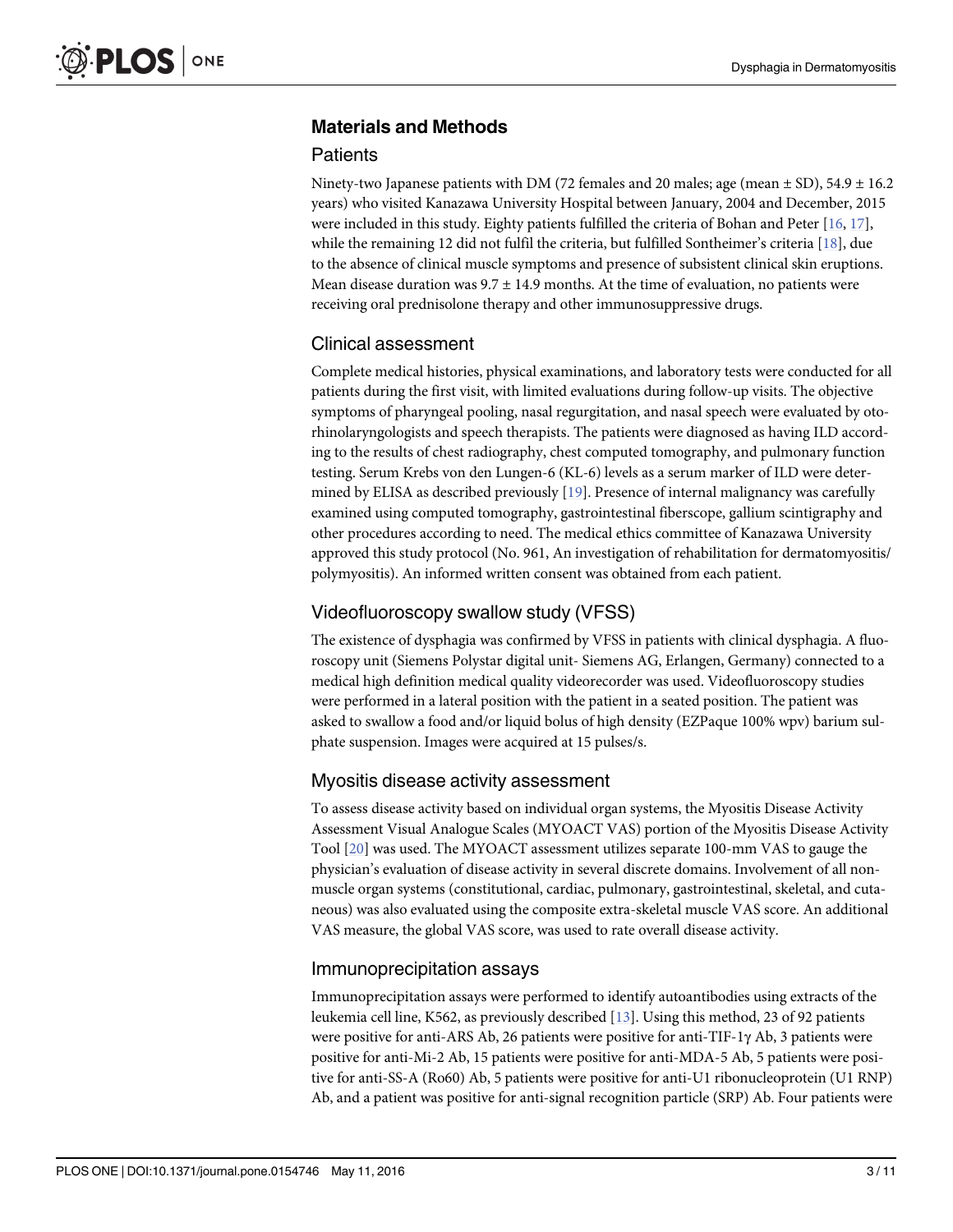<span id="page-4-0"></span>positive both for anti-ARS Ab and anti-SS-A Ab. One patient was positive both for anti-MDA-5 Ab and anti-U1 RNP Ab.

#### Statistical analysis

Statistical analysis was performed using Student's t test or Fisher's exact probability test. The relationship between the involvement of dysphagia and explanatory variables was analysed using multivariable analysis (logistic regression). Significant variables after univariate regression  $(p<0.15)$  were entered into a stepwise multivariate model. Results are expressed as the OR with 95% CI. A p-value  $\langle 0.05 \rangle$  was considered indicative of statistical significance.

## Results

#### Videofluoroscopy swallow study (VFSS)

We considered that 13 patients had clinical dysphagia by history taking and examination of otolaryngologists and speech therapists. To confirm the existence of dysphagia, VFSS was performed in these 13 patients and all patients showed the typical findings of dysphagia (pharyngeal pooling;  $n = 11$  and/or nasal regurgitation;  $n = 4$ ). Dysphagia was found at the pharyngeal phases, but not at oral stage or esophageal stage in all of these patients. A representative case of pharyngeal pooling is shown as  $Fig 1A$  and  $S1$  Fig. VFSS of a representative case of nasal pooling was also shown before and after treatment of DM ( $Fig 1B$  and  $S2 Fig$ ). Before treatment, she showed nasal regurgitation at pharyngeal phases. This patient also developed nasal speech, probably due to the loss of pharyngo-oesophageal muscle tone. However, nasal regurgitation detected by VFSS and nasal speech were diminished after oral treatment of 40 mg/d prednisolone ([S2 Fig\)](#page-10-0). VFSS could not perform in any patients without clinical dysphagia.

#### Association between dysphagia involvement and clinical/laboratory features

Firstly, we examined the association between the frequency of dysphagia involvement and clinical or laboratory features by univariate analysis [\(Table 1\)](#page-6-0). Most remarkable association was detected between dysphagia and the existence of anti-TIF-1γ Ab or internal malignancy. Most patients with dysphagia had internal malignancy (84.6%) or anti-TIF-1γ Ab (84.6%). And this frequency was significantly higher than that of patients without them (10.1% and 19.0%, respectively, p<0.0001). Age and the frequency of male/female ratio were significantly higher in patients with dysphagia compared with patients without dysphagia ( $p < 0.01$ ). The manual muscle testing (MMT) of neck (sternomastoid muscle) and shoulder (dertoid muscle) but not hip (iliopsous muscle) was significantly lower in patients with dysphagia compared with patients without dysphagia ( $p < 0.05$ ). The frequency of ILD was significantly lower in patients with dysphagia compared with patients without it  $(p<0.01)$ . Otherwise, there were no significant differences between the frequencies of any clinical/laboratory features. Thus, dysphagia was significantly more detected in aged or male patients, patients with internal malignancy, anti-TIF-1γ Ab, and reduced MMT scores of sternomastoid and dertoid muscles or patients without ILD.

## Association between dysphagia involvement and clinical/laboratory features in patients with anti-TIF-1γ Ab

We also evaluated the difference of clinical/laboratory features between patients with or without dysphagia in DM patients with anti-TIF-1γ Ab [\(Table 2](#page-7-0)). The mean age and the ratios of male to female and internal malignancy were significantly higher in patients with dysphagia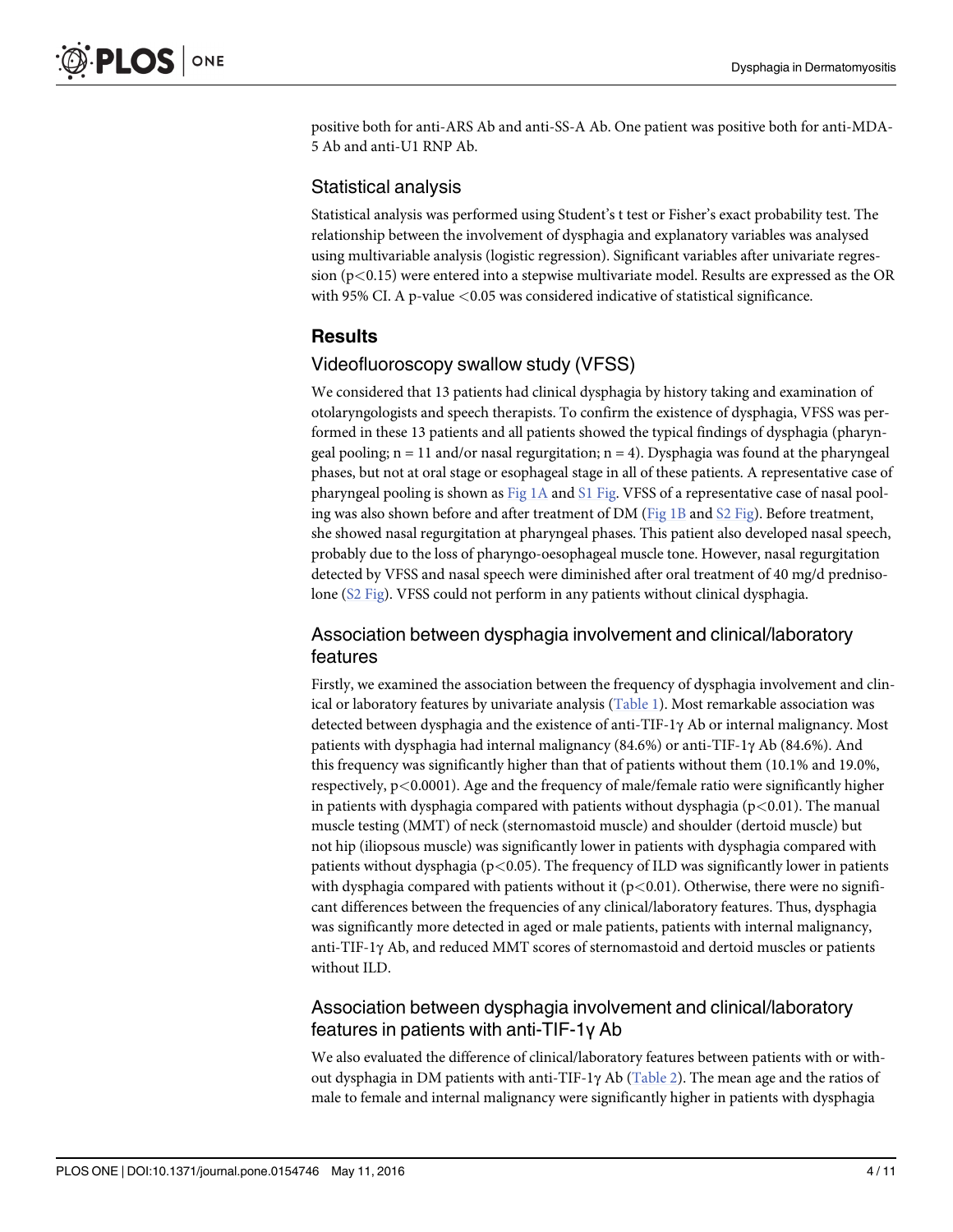<span id="page-5-0"></span>

[Fig 1. V](#page-4-0)ideofluoroscopy swallow study (VFSS). Videoradiographic sequence in a patient with dermatomyositis (DM). A) Pharyngeal pooling is detected at both pharyngeal and esophageal phases. An arrow indicates abnormal pooling of imaging agent. B) Nasal regurgitation is detected at pharyngeal phases before treatment of DM. However, the observation was disappeared after treatment with corticosteroid. An arrow indicates nasal regurgitation of imaging agent.

doi:10.1371/journal.pone.0154746.g001

compared with patients without dysphagia ( $p<0.05$ ,  $p<0.05$ , and  $p<0.001$ , respectively). On the other hand, the mean MMT scores of sternomastoid muscle were significantly lower in patients with dysphagia compared with patients without dysphagia ( $p$ <0.05). Other clinical/ laboratory features were not significantly different between 2 groups.

# Independent factors that were associated with the development of dysphagia

Next, we evaluated clinical or laboratory factors that could closely associated with the development of dysphagia in patients with DM by multivariate analysis. Investigated factors were as follows; age, gender, interstitial lung diseases, internal malignancy, elevated CK, MMT scores (sternomastoid, deltoid, and iliopsous muscle), anti-ARS Ab, and anti-TIF-1γ Ab. We performed logistic regression analysis and the final model confirmed the significant risk factors for the development of dysphagia in DM; internal malignancy (odds ratio 22.2), anti- TIF-1γ Ab (odds ratio 11.8), and MMT score of sternomastoid muscle (odds ratio 0.46 for each score, [Table 3](#page-7-0)).

## The profile of patients with dysphagia

Based on these findings, the profile of 13 patients with dysphagia was evaluated [\(Table 4\)](#page-8-0). Ten patients had both anti-TIF-1 $\gamma$  Ab and internal malignancy. Case 2 (56 year-old, female) was positive for anti-TIF-1γ Ab but did not have internal malignancy. Case 4 (64 year-old, male) with lung cancer was negative for anti-TIF-1 $\gamma$  Ab and positive for one kind of anti-ARS Ab (anti-OJ Ab). Another case with dysphagia (case 11; 83 year-old, female) was negative for known autoantibodies by immunoprecipitation assay and did not have malignancy. All patients with dysphagia had muscle weakness and/or elevated serum CK levels. The sequence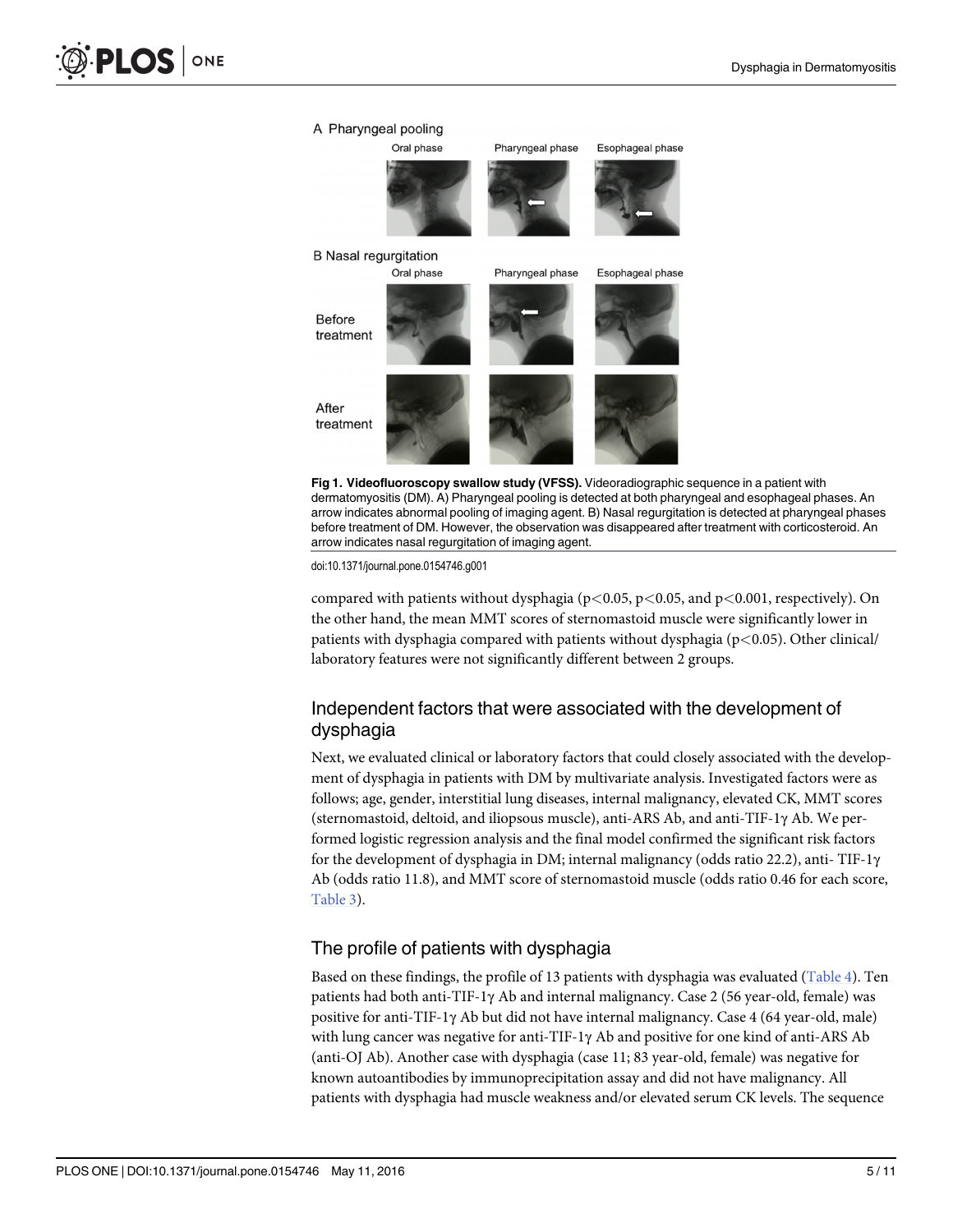|                            | Dysphagia + $(n = 13)$ | Dysphagia – $(n = 79)$ |
|----------------------------|------------------------|------------------------|
| Age                        | 67.8±10.2**            | $52.8 \pm 16.1$        |
| Sex (male:female)          | $7:6***$               | 13:66                  |
| Disease duration (month)   | $3.9 + 4.8$            | $10.6 \pm 15.8$        |
| Symptom                    |                        |                        |
| Muscle weakness            | 92.3%                  | 68.4%                  |
| MMT (sternomastoid)        | $2.8 \pm 1.1*$         | $4.0 \pm 1.2$          |
| MMT (deltoid)              | $3.5 \pm 1.2*$         | $4.3 \pm 0.9$          |
| MMT (illiopsous)           | $3.7 \pm 0.9$          | $4.1 \pm 0.9$          |
| Gottron's sign             | 92.3%                  | 67.9%                  |
| Heliotrope rash            | 53.8%                  | 43.6%                  |
| Interstitial lung diseases | $7.7\%$ **             | 52.6%                  |
| Internal malignancy        | 84.6%***               | 10.1%                  |
| Laboratory finding         |                        |                        |
| <b>Elevated CK</b>         | 92.3%                  | 54.4%                  |
| Elevated KL-6              | 23.1%                  | 47.4%                  |
| Autoantibodies             |                        |                        |
| Anti-ARS antibody          | 7.7%                   | 27.8%                  |
| Anti-TIF-1y antibody       | 84.6%***               | 19.0%                  |
| Anti-Mi-2 antibody         | $0\%$                  | 3.8%                   |
| Anti-MDA-5 antibody        | 0%                     | 19.0%                  |
| Anti-SS-A (Ro60) antibody  | 0%                     | 6.3%                   |
| Anti-U1 RNP antibody       | $0\%$                  | 6.3%                   |
| Anti-SRP antibody          | 0%                     | 1.3%                   |

<span id="page-6-0"></span>

| Table 1. Associations between dysphagia and clinical or laboratory features in patients with |  |  |
|----------------------------------------------------------------------------------------------|--|--|
| dermatomyositis.                                                                             |  |  |

MMT, manual muscle testing; CK, creatine kinase; KL-6, Krebs von den Lungen-6; ARS, aminoacyl-tRNA synthetase; TIF-1γ, transcription intermediary factor 1γ; MDA-5, melanoma differentiation-associated protein 5; RNP, ribonucleoprotein; SRP, signal recognition particle.

\*p<0.05

\*\*p<0.01

\*\*\*p<0.0001 vs. patients without dysphagia

doi:10.1371/journal.pone.0154746.t001

of symptoms such as skin, muscle, and dysphagia was not fixed in each patient. All 13 patients showed clinical improvement of dysphagia after treatment of malignancy ( $n = 10$ ) and DM (corticosteroid therapy;  $n = 13$  and intravenous immunoglobulin therapy;  $n = 2$ ) during 7.3 ±5.5 months period. Swallowing rehabilitation and balloon dilation were concurrently used in 11 cases and 1 case, respectively.

Among 10 patients with both anti-TIF-1 $\gamma$  Ab and internal malignancy, internal malignancy was treated by both surgical operation and chemotherapy in 6 cases. The malignancy was treated with surgical operation, chemotherapy, and radiation in each one case and another one case could not receive any therapy for the malignancy. Only three cases achieved complete remission of the malignancy.

#### Association between dysphagia and disease activity

To assess disease activity based on individual organ systems, MYOACT portion of the Myositis Disease Activity Assessment Tool was used. The VAS scales of muscle disease activity, global disease activity score, but not global extra-skeletal muscle disease activity score were significantly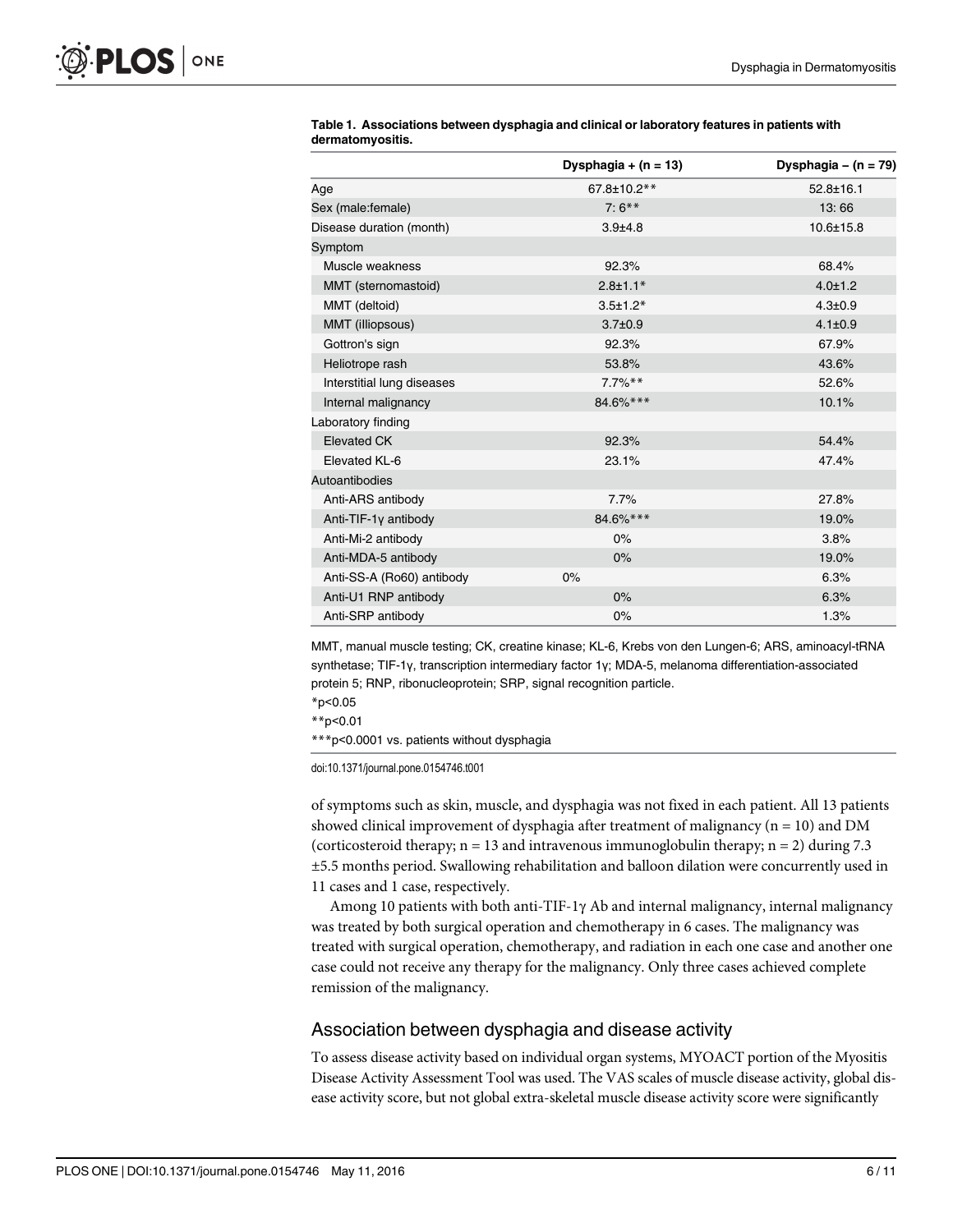| patients with anti-TIF-1y antibody. |                        |                        |
|-------------------------------------|------------------------|------------------------|
|                                     | Dysphagia + $(n = 11)$ | Dysphagia – $(n = 15)$ |
| Age                                 | 66.8±9.9*              | 54.7±19.0              |
| Sex (male: female)                  | $6:5*$                 | 1:14                   |
| Disease duration (month)            | $4.4 + 5.1$            | 5.0±6.1                |
| Symptom                             |                        |                        |
| Muscle weakness                     | 90.9%                  | 53.3%                  |
| MMT (sternomastoid)                 | $2.9 \pm 1.2*$         | $4.0 \pm 1.2$          |
| MMT (deltoid)                       | $3.6 \pm 1.0$          | $4.3 \pm 1.5$          |
| MMT (illiopsous)                    | $3.7 \pm 1.0$          | $4.2 \pm 1.0$          |
| Gottron's sign                      | 81.8%                  | 73.3%                  |
| Heliotrope rash                     | 72.7%                  | 80.0%                  |
| Interstitial lung diseases          | $0\%$                  | 6.7%                   |
| Internal malignancy                 | $90.9\%$ **            | 20.0%                  |
| Laboratory finding                  |                        |                        |
| <b>Elevated CK</b>                  | 90.9%                  | 60.0%                  |
| Elevated KL-6                       | 20.0%                  | 20.0%                  |

<span id="page-7-0"></span>

|                                     | Table 2. Associations between dysphagia and clinical or laboratory features in dermatomyositis |
|-------------------------------------|------------------------------------------------------------------------------------------------|
| patients with anti-TIF-1y antibody. |                                                                                                |

TIF-1, transcription intermediary factor 1; MMT, manual muscle testing; CK, creatine kinase; KL-6, Krebs von den Lungen-6.

\*p<0.05

\*\*p<0.001 vs. patients without dysphagia

doi:10.1371/journal.pone.0154746.t002

higher in patients with dysphagia compared with patients without it ( $p<0.01$ , [Table 5](#page-9-0)). Among global extra-skeletal muscle disease activity, the VAS scales of cutaneous disease activity score in addition to gastrointestinal disease activity score were significantly elevated in patients with dysphagia compared with patients without it  $(p<0.05$  and  $p<0.001$ , respectively). Thus, patients with dysphagia showed higher muscle, cutaneous and global disease activity of DM.

#### **Discussion**

In this study, we detected a most significant association between the involvement of dysphagia and the existence of internal malignancy or anti-TIF-1γ Ab. In addition, reduced MMT of sternomastoid muscles was independent risk factor for the involvement of dysphagia.

There are literatures that have demonstrated the increased frequency of dysphagia in DM patients with internal malignancy compared with patients without malignancy  $[4]$ . A recent Japanese study demonstrated that proximal dysphagia, older age, and absence of interstitial lung disease were independent risk factors for malignancy in Japanese patients with DM or PM

|  | Table 3. Multivariate analysis assessing the existence of dysphagia. |  |  |  |  |
|--|----------------------------------------------------------------------|--|--|--|--|
|--|----------------------------------------------------------------------|--|--|--|--|

| OR (95% CI)                        | p value |
|------------------------------------|---------|
| 22.2 (3.84 to 200.4)               | 0.0014  |
| 11.8 (1.87 to 113.3)               | 0.0142  |
| 0.46 (0.20 to 0.95) for each score | 0.0487  |
|                                    |         |

TIF-1, transcription intermediary factor 1; MMT, manual muscle testing

doi:10.1371/journal.pone.0154746.t003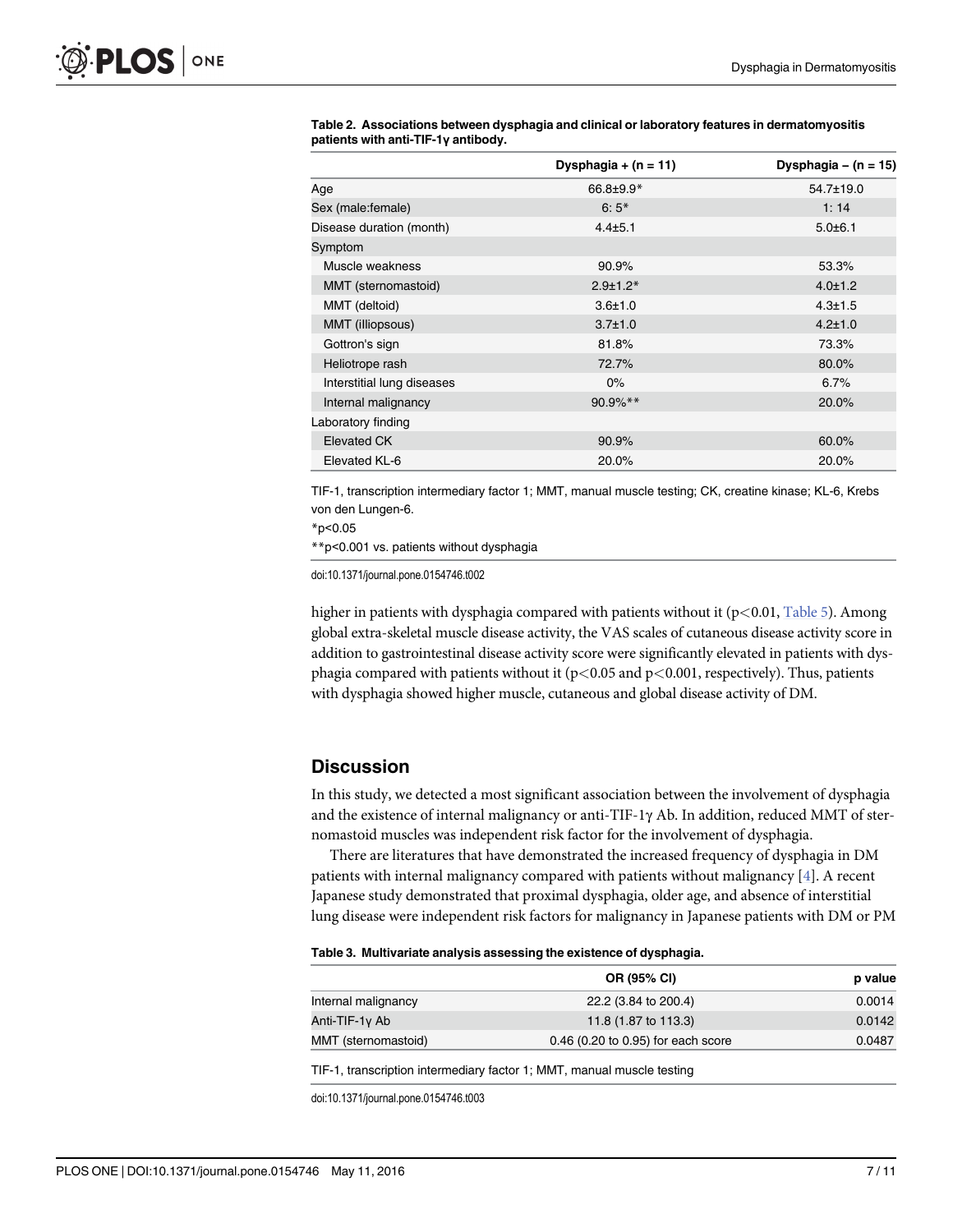| l                                              |
|------------------------------------------------|
|                                                |
|                                                |
|                                                |
|                                                |
| ֧֧֢ׅ֧֧֧֛֧֧֚֚֚֚֚֚֚֚֚֚֚֚֚֚֚֚֚֞֝֓֜֡֜֓֝֓֝֬֜֓֓<br>I |
| l<br>֡֕֜֡֡֡֡֡                                  |
|                                                |
| J                                              |

<span id="page-8-0"></span>

|     | symptoms<br>Sequence<br>৳       | dysphagia<br>Muscle,<br>Skin-  | dysphagia<br>Muscle,<br>Skin-  | dysphagia<br>Muscle,<br>Skin- | dysphagia-<br>Muscle-<br>Skin                                            | dysphagia<br>Muscle,<br>Skin-                | dysphagia <b>-</b><br>Muscle<br>Skin+ | dysphagia<br>Muscle,<br>Skin,              | dysphagia<br>Muscle,<br>Skin- | dysphagia<br>Muscle,<br>Skin- | dysphagia<br>Muscle,<br>Skin, | dysphagia<br>Muscle<br>Skin- | dysphagia<br>Muscle-<br>Skin- | dysphagia<br>Muscle,<br>Skin, |                                                                                                                                                                                                                                                                                            |
|-----|---------------------------------|--------------------------------|--------------------------------|-------------------------------|--------------------------------------------------------------------------|----------------------------------------------|---------------------------------------|--------------------------------------------|-------------------------------|-------------------------------|-------------------------------|------------------------------|-------------------------------|-------------------------------|--------------------------------------------------------------------------------------------------------------------------------------------------------------------------------------------------------------------------------------------------------------------------------------------|
|     | (maximam<br>Treatment<br>dose)  | PSL 30mg,<br>DR                | PSL 60mg,<br>pulse, DR<br>mPSL | PSL 30mg                      | pulse, IVIG,<br>PSL 20mg,<br>mPSL<br>DR, B                               | PSL 50mg,<br>pulse, DR<br>mPSL               | PSL 50mg,<br>pulse, DR<br>mPSL        | PSL 50mg,<br>$\mathsf{g}$                  | PSL 50mg                      | PSL 40mg<br>IVIG, DR          | PSL 30mg,<br>$\mathbf{g}$     | PSL 30mg,<br>DR              | PSL 30mg,<br>DR               | PSL 50mg,<br>DR               |                                                                                                                                                                                                                                                                                            |
|     | $\Xi$                           | $\mathbf{1}$                   |                                |                               |                                                                          |                                              |                                       |                                            |                               | 1                             | 1                             | $\! +$                       |                               | 1                             |                                                                                                                                                                                                                                                                                            |
|     | Gottron's<br>sign               | $^{+}$                         | $^{+}$                         | $^{+}$                        |                                                                          | $^{+}$                                       | $^{+}$                                | $+$                                        | $^{+}$                        | $^{+}$                        | $\! +$                        | $^{+}$                       | $\! +$                        | $+$                           |                                                                                                                                                                                                                                                                                            |
|     | Heliotrope<br>rash              | $\! +$                         | $^{+}$                         | $^{+}$                        | $\hspace{.1cm} + \hspace{.1cm}$                                          | $^{+}$                                       |                                       |                                            | $\! +$                        | $^{+}$                        |                               |                              |                               |                               |                                                                                                                                                                                                                                                                                            |
|     | Elevated<br>CK (IU/I)           | $+$ (418)                      | $+$ (270)                      | $+$ (262)                     | $+ (2808)$                                                               | $+ (3084)$                                   | $+ (9560)$                            | $+ (2804)$                                 | $- (92)$                      | $+ (957)$                     | $+ (1704)$                    | $+$ (358)                    | $+ (537)$                     | $+ (637)$                     |                                                                                                                                                                                                                                                                                            |
|     |                                 | 4                              | ή                              | $\overline{z}$                | 2                                                                        | ო                                            | 4                                     | $\mathbf{\Omega}$                          | 4                             | $\mathbf{\Omega}$             | 4                             | ъ                            | 4                             | 5                             |                                                                                                                                                                                                                                                                                            |
| MMT |                                 | 4                              | ನೆ                             | $\overline{z}$                | ή                                                                        | 2                                            | 4                                     | က်                                         | $\ddot{ }$                    | $\mathbf{\Omega}$             | 5                             | 5                            | 4                             | $\mathbf{\Omega}$             |                                                                                                                                                                                                                                                                                            |
|     | Sternomastoid Deltoid lliopsous | S                              | $\sim$                         | $\overline{z}$                | ή                                                                        | 2                                            | S                                     | 2                                          | ო                             | Ņ                             | 4                             | 4                            | Б                             | $\sim$                        |                                                                                                                                                                                                                                                                                            |
|     | malignancy                      | <b>Ovary</b>                   | none                           | pharynx<br>Upper              | Lung                                                                     | Stomach                                      | Sigmoid<br>colon                      | Gallbladder                                | Lung                          | Ovary                         | Lung                          | none                         | Lung                          | <b>Breast</b>                 |                                                                                                                                                                                                                                                                                            |
|     | Autoantibody Internal           | Anti-TIF-1y                    | Anti-TIF-1Y                    | Anti-TIF-1y                   | Anti-OJ                                                                  | Anti-TIF-1y                                  | Anti-TIF-1Y                           | Anti-TIF-1y                                | Anti-TIF-1y                   | Anti-TIF-1Y                   | Anti-TIF-1y                   | None                         | Anti-TIF-1y                   | Anti-TIF-1y                   |                                                                                                                                                                                                                                                                                            |
|     | Dysphagia                       | Nasal regurgitation            | Pharyngeal pooling             | Pharyngeal pooling            | Cricopharyngeadysfunction,<br>Pharyngeal Pooling,<br>Nasal regurgitation | (Laryngeal elevation)<br>Pharyngeal pooling, | Pharyngeal pooling                    | Pharyngeal pooling, Nasal<br>regurgitation | Pharyngeal pooling            | Nasal regurgitation           | Pharyngeal pooling            | Pharyngeal pooling           | Pharyngeal pooling            | Pharyngeal pooling            | ILD, interstitial lung diseases; TIF-1, transcription intermediary factor 1; ND, not determined; MMT, manual muscle testing; CK, creatine kinase; PSL, prednisolone; mPSL, methyl<br>PSL; CyA, cyclosporin A; IVIG, intravenous immunoglobulin; DR, dysphagia rehabilitation; B, balloning |
|     | (months)<br>Duration            | S                              | ო                              | $\frac{8}{10}$                | $\sim$                                                                   | $\infty$                                     | $\sim$                                | $\mathbf{\Omega}$                          | $\overline{ }$                | $\overline{\phantom{0}}$      | ↽                             | $\overline{\phantom{0}}$     | $\mathbf{\Omega}$             | $\overline{ }$                |                                                                                                                                                                                                                                                                                            |
|     | Sex                             | Female                         | Female                         | Male                          | Male                                                                     | Male                                         | Male                                  | Female                                     | Male                          | Female                        | Male                          | Female                       | Male                          | Female                        |                                                                                                                                                                                                                                                                                            |
|     | Case Age                        | 48<br>$\overline{\phantom{0}}$ | 56<br>$\sim$                   | 56<br>က                       | \$<br>4                                                                  | 20<br>5                                      | 72<br>$\circ$                         | 74<br>$\overline{ }$                       | 75<br>$\infty$                | 76<br>ၜ                       | 79<br>$\overline{C}$          | 83<br>$\overline{1}$         | \$<br>$\frac{1}{2}$           | 65<br>$\frac{1}{2}$           |                                                                                                                                                                                                                                                                                            |

doi:10.1371/journal.pone.0154746.t004

doi:10.1371/journal.pone.0154746.t004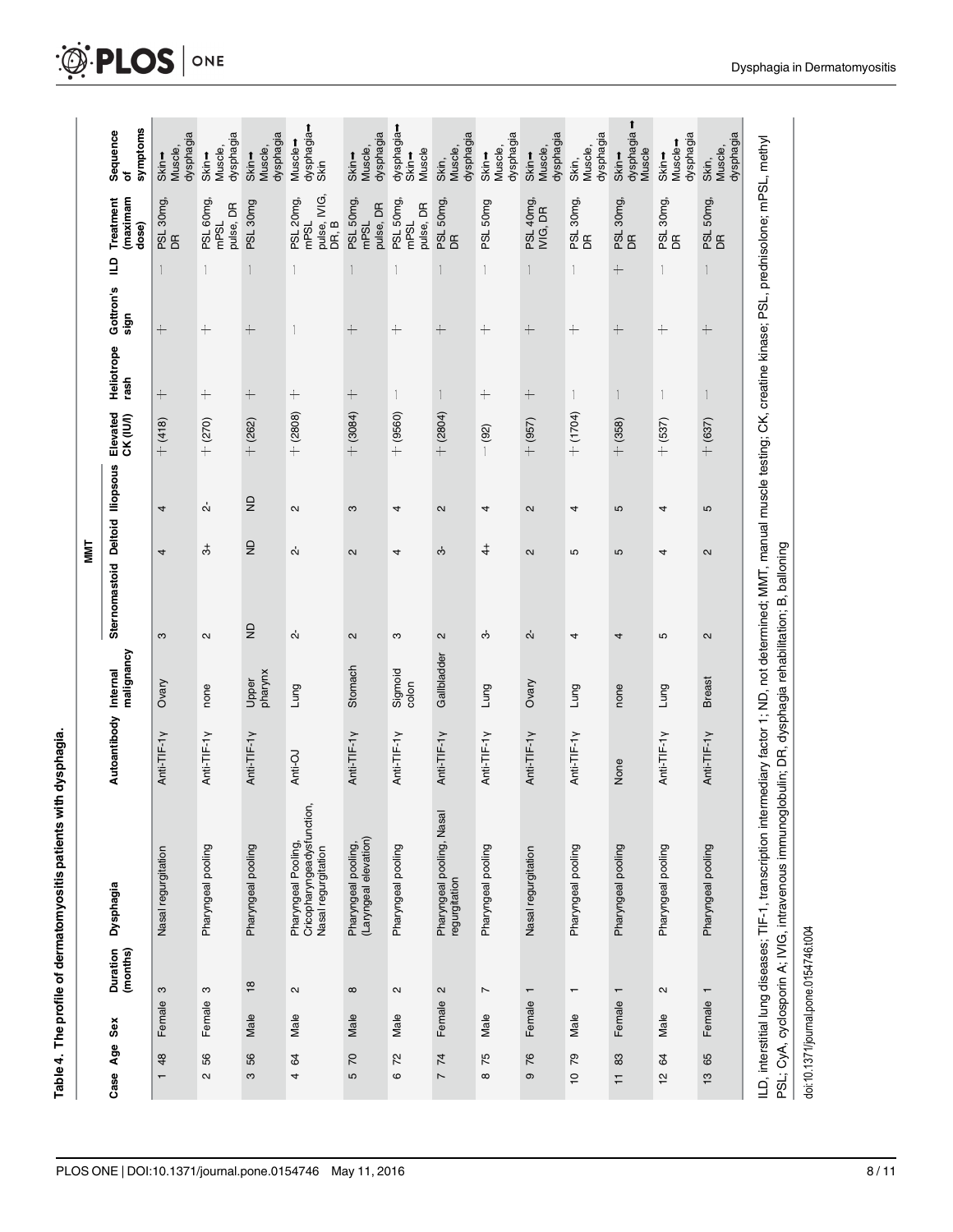|                                               | Dysphagia (n = 13) | No dysphagia ( $n = 79$ ) | p value |
|-----------------------------------------------|--------------------|---------------------------|---------|
| Muscle disease activity                       | $35.4 \pm 23.8$    | $14.4 \pm 17.5$           | < 0.01  |
| Global extra-skeletal muscle disease activity | $17.8 \pm 9.9$     | $12.2 \pm 6.8$            | ns      |
| Constitutional disease activity               | $24.2 \pm 23.1$    | $12.3 \pm 13.7$           | ns      |
| Cutaneous disease activity                    | $50.5 \pm 19.9$    | $30.5 \pm 21.2$           | < 0.05  |
| Skeletal disease activity                     | $1.0 \pm 2.8$      | $3.7 \pm 7.7$             | ns      |
| Gastrointestinal disease activity             | $11.9 \pm 22.1$    | $1.1 \pm 3.7$             | < 0.001 |
| Pulmonary disease activity                    | $8.1 \pm 13.5$     | $18.3 \pm 20.9$           | ns      |
| Cardiac disease activity                      | $0.8 \pm 2.8$      | $1.5 \pm 4.5$             | ns      |
| Global disease activity                       | $32.9 \pm 17.5$    | $18.4 \pm 12.3$           | < 0.01  |

<span id="page-9-0"></span>

doi:10.1371/journal.pone.0154746.t005

[\[5](#page-10-0)]. In consistent with these previous studies, the involvement of dysphagia was positively associated with the involvement of internal malignancy by multiple regression in our population.

A recent systematic review and metaanalysis demonstrated that adult DM patients who were positive for anti-TIF-1 $\gamma$  Ab had 27-fold higher odds ratio of having malignancy [[11](#page-11-0)]. Therefore, the increased frequency of internal malignancy may be due to the secondary tendency due to the existence of anti-TIF-1γ Ab in our study. Alternatively, the association between anti-TIF-1γ Ab and dysphagia may be due to the correlation between internal malignancy and dysphagia. In either case, our findings suggest that the existence of anti-TIF-1γ Ab is one of the best indicators to estimate the development of dysphagia in adult patients with DM, although previous studies did not evaluate this Ab. However, there is a phenotypic difference dependent on the age at onset among patients with this Ab. For example, juvenile patients with this Ab do not develop malignancy  $[7, 21]$  $[7, 21]$  $[7, 21]$  $[7, 21]$ . In fact, the mean age and ratios of male to female were significantly higher in patients with dysphagia compared with patients without dysphagia among patients with anti-TIF-1γ Ab ([Table 2](#page-7-0)). Although multivariate analysis did not define the aging or sex as an explanatory variable for the existence of dysphagia, further large studies may be needed to clarify the significance of age or sex for the development of dysphagia. Thus, patients with either internal malignancy or anti-TIF-1γ Ab may develop dysphagia more frequently compared with other patients.

A previous study demonstrated that the majority of DM patients with autoantibody against small ubiquitin-like modifier activating enzyme develop cutaneous disease and progressed to myositis with systemic features including dysphagia [\[22](#page-11-0)] The frequency has been reported as 8% (9/131 cases) in United Kingdom Caucasian adult-onset DM patients and the frequency of dysphagia has been detected in 7 of 9 patients. This Ab was also detected in 1.5% (7/456 cases) of Japanese DM patients and two of seven with this Ab had dysphagia [\[23\]](#page-11-0).

Most patients with anti-TIF-1 $\gamma$  Ab exhibit DM with typical skin lesion and myositis, without ILD  $[7, 8]$  $[7, 8]$  $[7, 8]$  $[7, 8]$ . Our findings including MYOACT assessment also indicate that dysphagia involvement tended to be associated with disease activity including global, muscle and skin in addition to gastrointestinal tract in patients with DM. All 11 patients with dysphagia had elevated CK levels and/or muscle weakness. However, a previous study demonstrated that clinical assessment of muscle strength or disease activity can not be used to predict the risk of swallow dysphagia in DM [\[24\]](#page-11-0). Our findings suggest that dysphagia develops in associated with multiple factors. Therefore, it is possible that dysphagia may be found during the active phase of DM if the patients had risk factors such as internal malignancy and/or anti-TIF-1γ Ab. Interestingly, reduced muscle strength of sternomastoid muscles but not other muscles was independent risk factor for the involvement of dysphagia, although sternomastoid muscles are close to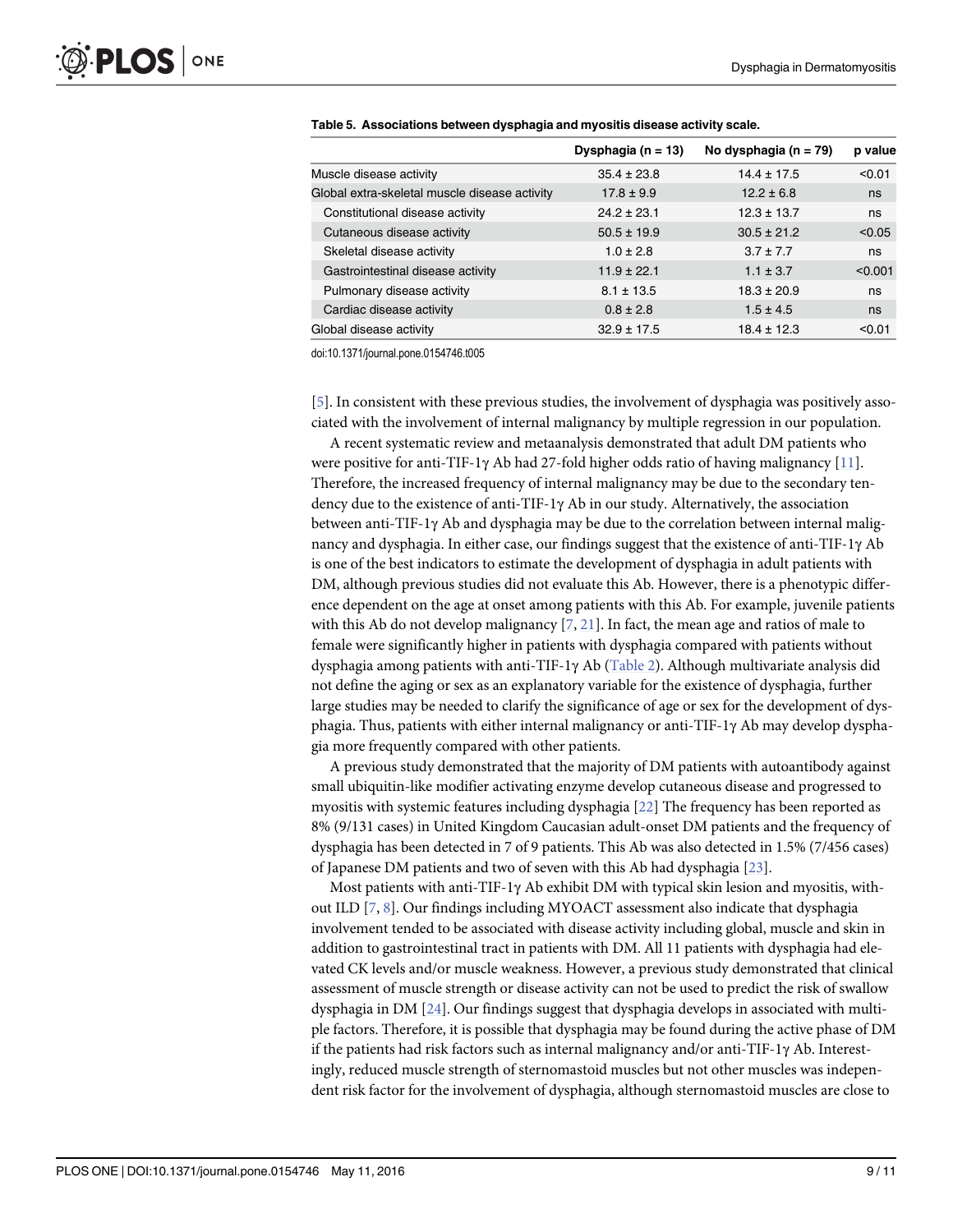<span id="page-10-0"></span>the muscle of swallowing. Furthermore, the clinical symptoms of dysphagia disappeared after the therapy against DM in all 13 patients. In a representative patient, VFSS was very useful to observe the symptoms of dysphagia and to evaluate the effect of treatment.

The frequency of dysphagia was low in our cohort when compared with previous reports. We assessed the existence at the presentation, although previous reports may include the development of dysphagia during long clinical course. The definition of dysphagia may also different, because we evaluated it by otorhinolaryngologists and speech therapists and confirmed using VFSS. The mechanism of dysphagia of DM remains unclear. A recent study using VFSS and manometry indicated that dysphagia in inflammatory muscle diseases may be due to impaired muscle contraction and reduced hyolaryngeal excursion than the often held belief of failed upper esophageal sphincter relaxation [\[25\]](#page-11-0).

In our study, the number of patients, especially patients with dysphagia is small. Further longitudinal studies in a larger population will be needed to clarify the associated factors for the development of dysphagia in patients with DM.

## Supporting Information

[S1 Fig.](http://www.plosone.org/article/fetchSingleRepresentation.action?uri=info:doi/10.1371/journal.pone.0154746.s001) Moving image of [Fig 1](#page-5-0) (case 1 of [Table 4\)](#page-8-0). Pharyngeal pooling is detected at both pharyngeal and esophageal phases. (MP4)

[S2 Fig.](http://www.plosone.org/article/fetchSingleRepresentation.action?uri=info:doi/10.1371/journal.pone.0154746.s002) Moving image of case 6 of  $Table 4$ . Anterior half; nasal regurgitation is detected at pharyngeal phases before treatment of DM. Last half; the observation was disappeared after treatment with corticosteroid. (MP4)

Acknowledgments

We thank Kaho Yoshifuji and Tomoko Hayashi for her technical assistance of immunoprecipitation.

#### Author Contributions

Conceived and designed the experiments: NM MH. Performed the experiments: NM MH TM YH SO HO TY FS SM MF KT. Analyzed the data: NM MH KI. Contributed reagents/materials/analysis tools: NM MH TM YH SO HO TY FS SM MF KT. Wrote the paper: NM MH.

#### References

- [1.](#page-2-0) Oh TH, Brumfield KA, Hoskin TL, Stolp KA, Murray JA, Bassford JR. Dysphagia in inflammatory myopathy: clinical characteristics, treatment strategies, and outcome in 62 patients. Mayo Clin Proc. 2007; 82:441–7. PMID: [17418072](http://www.ncbi.nlm.nih.gov/pubmed/17418072)
- 2. Williams RB, Grehan MJ, Hersch M, Andre J, Cook IJ. Biomechanics, diagnosis, and treatment outcome in inflammatory myopathy presenting as oropharyngeal dysphagia. Gut. 2003; 52:471–8. PMID: [12631653](http://www.ncbi.nlm.nih.gov/pubmed/12631653)
- [3.](#page-2-0) Ebert EC. Review article: the gastrointestinal complications of myositis. Aliment Pharmacol Ther. 2010; 31:359–65. doi: [10.1111/j.1365-2036.2009.04190.x](http://dx.doi.org/10.1111/j.1365-2036.2009.04190.x) PMID: [19886949](http://www.ncbi.nlm.nih.gov/pubmed/19886949)
- [4.](#page-2-0) Ponyi A, Constantin T, Garami M, Andras C, Tallai B, Vancsa A, et al. Cancer-associated myositis: clinical features and prognostic signs. Ann N Y Acad Sci. 2005; 1051:64–71. PMID: [16126945](http://www.ncbi.nlm.nih.gov/pubmed/16126945)
- [5.](#page-2-0) Azuma K, Yamada H, Ohkubo M, Yamasaki Y, Yamasaki M, Mizushima M, et al. Incidence and predictive factors for malignancies in 136 Japanese patients with dermatomyositis, polymyositis and clinically amyopathic dermatomyositis. Mod Rheumatol. 2011; 21:178–83. doi: [10.1007/s10165-010-0362-y](http://dx.doi.org/10.1007/s10165-010-0362-y) PMID: [20922453](http://www.ncbi.nlm.nih.gov/pubmed/20922453)